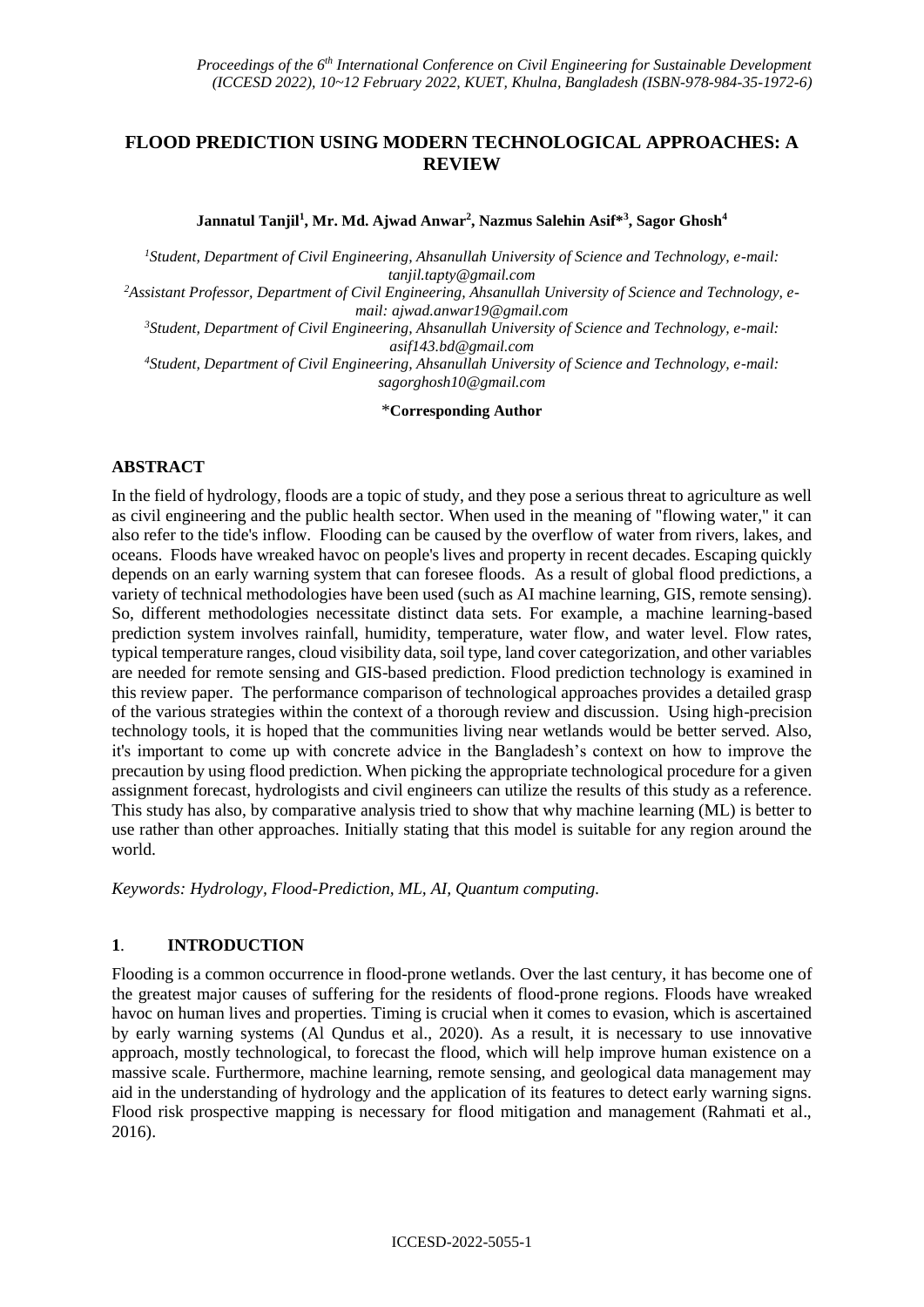There has been significant research conducted across the world to assess the possible outcomes and potentials of these advanced methods. A study conducted in Brisbane, Australia evaluated the influence of individual predictor variables on flood vulnerability mapping and their significance in the development of accurate modeling of potential flood areas using machine learning. However, it was concluded that the inclusion of additional factors in the modelling work does not necessarily require better precision (Tehrany et al., 2019). Another research performed in Iran found that the analytical hierarchical process (AHP) and geographic information system (GIS) techniques are capable of making consistent and precise predictions for flood hazard, particularly in no-data areas (Rahmati et al., 2016). Flood forecast models demonstrate a large correlation between both the processing variables and flood outcomes (Mitra et al., 2016). The findings demonstrate that the deep convolutional neural network can be used effectively and quickly for flood prediction based on monsoon variables only prior to flood occurrence (Sankaranarayanan et al., 2020). Another research in Kuwait used a wireless sensor network decision technique to identify flood damage by comparing weather patterns conditions at a given place to historical data using compressed air, wind direction, water level, temperature, and humidity. In making binary decisions (flood or no flood), the precision was 98 percent (Al Qundus et al., 2020). As a result, the assessment of flood prediction varies from place to place, model to model, and, most importantly, variable to variable.

The World Resources Institute (WRI) examined which nations have the maximum percentage of the total GDP impacted by flood events on average annually, and Bangladesh comes in second after India, with 5.4 million USD impacted per year. Bangladesh must take the appropriate measures to preclude this economic threat, as well as the haphazard situation, from severely affecting people's lives. In 2021, the Ministry of Water Resources will implement a digital weather prediction and warning system to improve disaster risk management in Bangladesh. Bangladesh Water Development Board (BWDB) and a2i, with aid from Google, devised this enhanced flood forecasting and warning system under the governance of the Ministry of Water Resources. The prediction is provided by Google via push notifications on mobiles. In 2020, one million smart alerts were sent to flood-affected residents via 300,000 Android phones. In this study, modern strategies will be assessed and a viable method for developing and underdeveloped Countries will be recommended in a more convenient manner.

# **2. BACKGROUND STUDIES**

# **2.1 Machine Learning and Deep Neural Network**

Machine learning is a data science technology that has an emerging future in every aspect. If the skeleton of machine learning is observed it is a statistical solution to a concerning problem. In the machine learning process a certain amount of data is usually given to train a model. The model is then evaluated by statistical approaches and then machine learning can provide a solution by observing the evaluation of data sets. Deep neural network (DNN) is an extended form of machine learning that employs multilayer machine learning approach. DNN mainly deals with unstructured data to provide a useful output. To predict flood multiple algorithms of ML and DNN are used in various researches. Those approaches will be briefly discussed here.

# **2.1.1 SVM**

SVM stands for "Support Vector Machine". It's a machine learning-based data analysis algorithm. The major application of SVM are for regression and classification of specific data sets (Sankaranarayanan et al., 2020). It is, after all, a supervised learning method based on the notion of structural risk minimization (Bhaduri et al., 2008; Jebur et al., 2014; Yao et al., 2008, Tehrany et al., 2019). The classification hyperplane is constructed in the middle of the biggest margin by SVM, which identifies the widest separation between two classes (Pradhan, 2013; Tehrany et al., 2019). A hyperplane or a spatial line is used to design the binary SVM method while classifying (Sankaranarayanan et al., 2020). A point is classed as +1 if it is above the hyperplane, and as -1 if it is below the hyperplane. The training ints that are closest to the ideal hyperplane are known as support vectors. SVM aims to discover the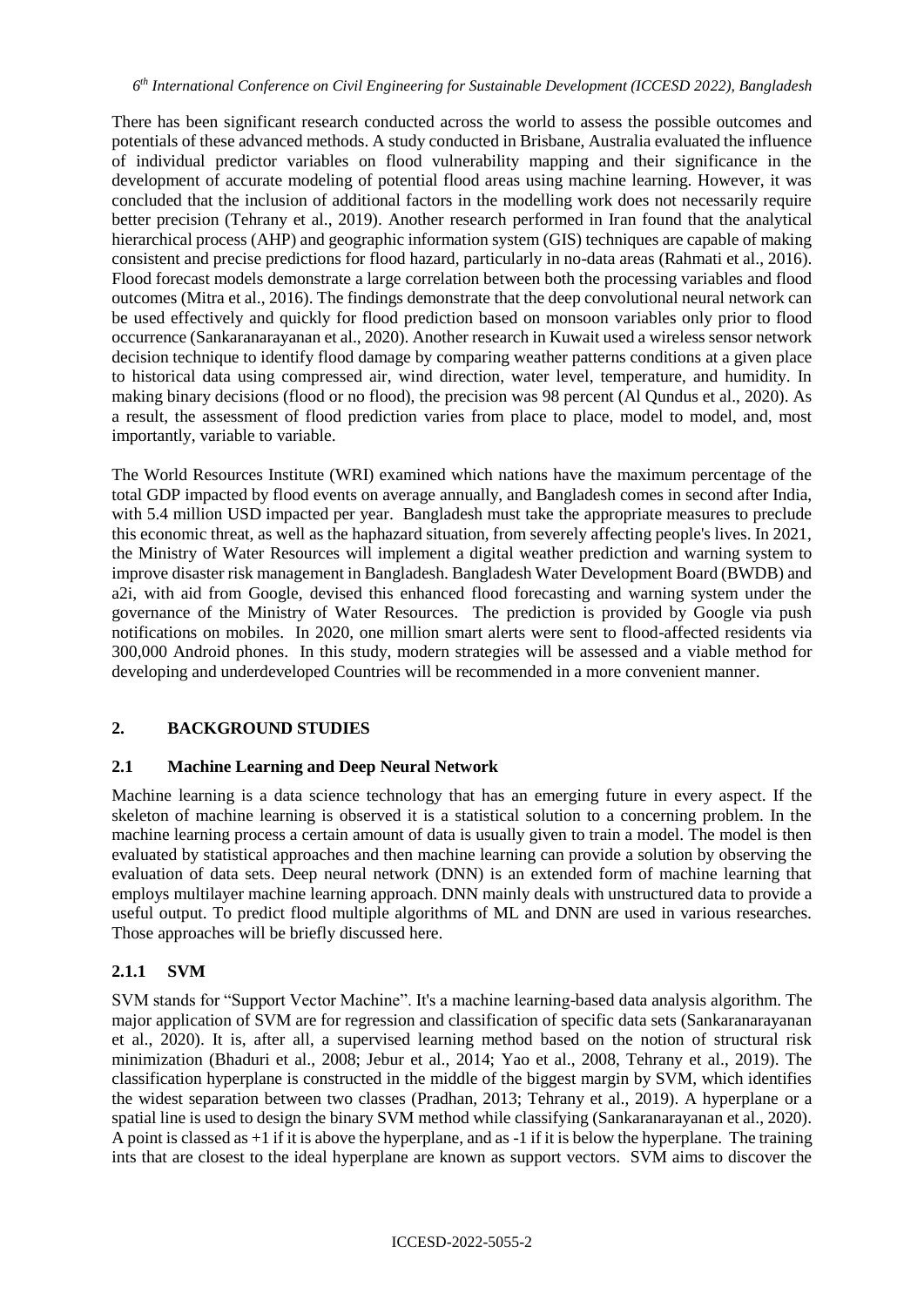optimal hyperplane separation between flood and non-flood data in the training set (Tehrany et al., 2019). The process of SVM modeling is described step-by-step in Tehrany et al., 2014.

### **2.1.2 Naïve Bayes Algorithm**

The Naive Bayesian classifier is based on Bayes' theorem, with the predictors being assumed to be independent. Because it does not involve iterative parameter estimation, a Naive Bayesian model is straightforward to build and is especially helpful for huge datasets. The Bayes' theorem can be used to calculate the likelihood of an event occurring, assuming the probability of another event that has already occurred. In simple terms, the algorithm seeks to predict the probability of another event occurring given the occurrence of one. In this instance, the first occurrence might be considered evidence. The event's prior probability is the probability of the second event prior to the finding of evidence. The data suggests that the first case involved an attribute value of an unknown instance. Now is the time to make a naive assumption about the Bayes' theorem, namely that the features are all independent of one another. After that, the evidence will be broken down into its constituent parts. After that, the classifier will be given a model to determine the likelihood off a certain input set that contains all possible values for the class variable, and the output with the highest probability will be picked. Finally, the conditional probability and class probability will be calculated (Sankaranarayanan et al., 2020).

### **2.1.3 K-Nearest Neighbor**

KNN is a non-parametric algorithm used for classification and regression. The input is the closest significant workspace, and the output is decided by the classification or regression of the KNN algorithm (Sankaranarayanan et al., 2020). The K-NN approach assumes that the new case/data and old cases are similar and places the new case in the most similar category to the existing categories. It saves all previous data and groups new data points into categories based on their similarity. As a result, using the K-NN approach, new data can be quickly sorted into a suitable category. It's also known as a lazy learner algorithm since it doesn't learn from the training set straight away; instead, it saves the dataset and uses it to classify it later. During the training phase, it merely saves the dataset, and when it receives new data, it categorizes it into a category that is extremely similar to the new data. It is used for the Classification problems.

#### **2.1.4 Decision Tree**

DT is a predictive modeling technique that finds and describes structural trends in data using tree topologies. It is not necessary to have a pre-existing relationship between the input variables and the goal variable (Saito et al., 2009; Tehrany et al., 2019). Data may be explained and used in a predicted manner using DT (Witten et al., 2002; Tehrany et al., 2019), it may also accept data generated at different sizes using only non-linear relationships and no frequency distribution assumptions (Kheir et al., 2010; Tehrany et al., 2019). DT is used as a rule-based technique in two areas: data classification and predictive modeling (Bhaduri et al., 2008; Murthy, 1998; Tehrany et al., 2019). Based on susceptibility levels, DT organizes and categorizes conditioning factors into hierarchical and homogeneous categories. The purpose of building a tree is to come up with a set of decision rules that can be used to predict the outcome based on a set of input factors (Debeljak and Džeroski, 2011; Tehrany et al., 2019). As a result, the rules are developed by examining a set of factors in order to predict an event from a similar set of data (Myles et al., 2004; Tehrany et al., 2019).

# **2.2 Artificial Neural Networks**

An artificial neural network (ANN) is a computer program that simulates the human brain by simulating neurons, that are similar to their biological counterparts in the brain. This has application forms in pattern learning, such as having trained the automated system with a relevant information set and using it to predict future events (Wang, 2003; Haga et al.,1996; Mitra et al., 2016). An ANN is trained to provide accurate results for a particular problem. The feedback data and produce morals are nourished into the ANN, and the weight values for the interconnection are designated at random. The ANN weights are adjusted of the neurons until they generates the appropriate result for the set of input data given to it. As a result, the number of data points affects an ANN's precision more than the set of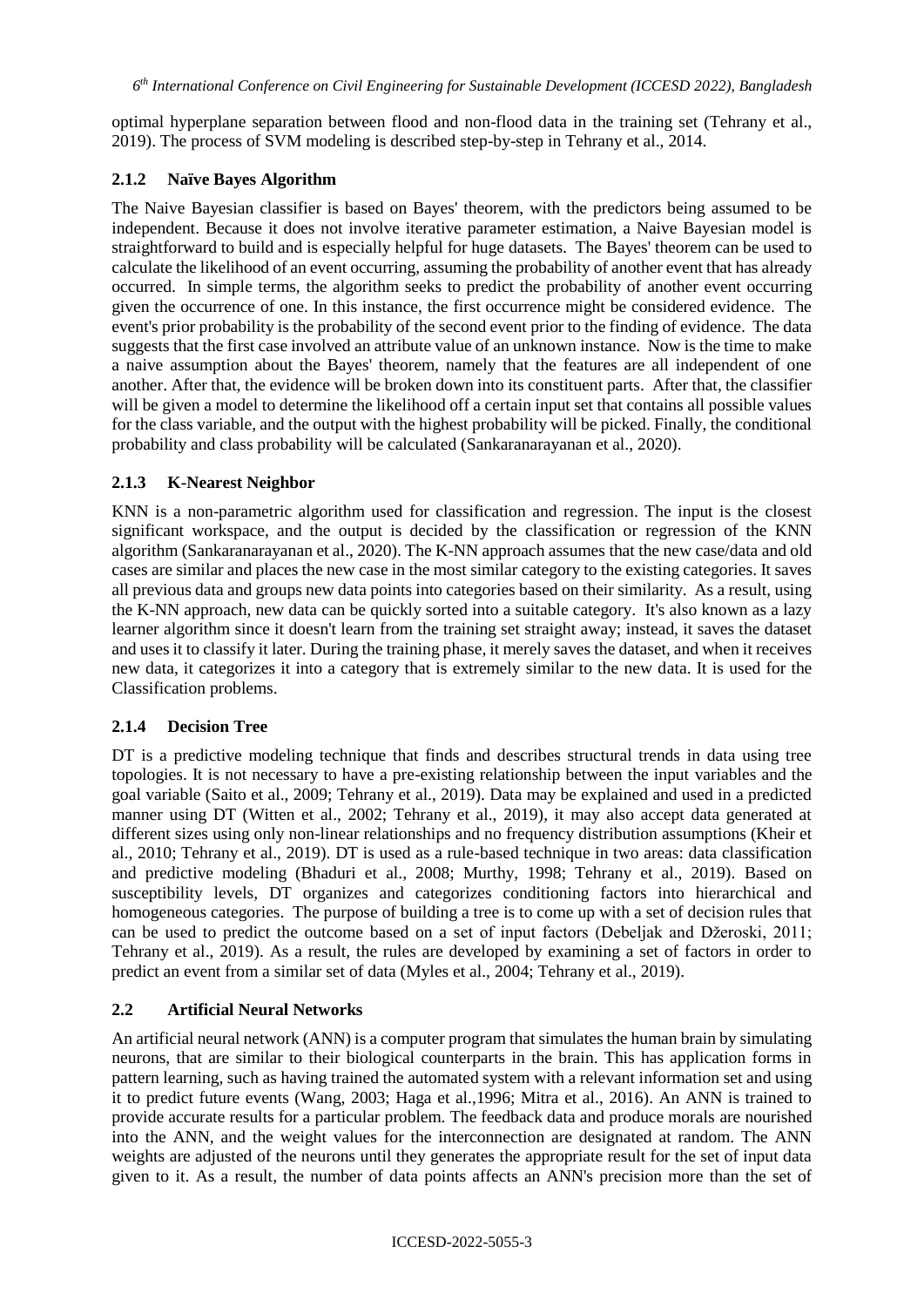variables. The connectivity weights are the process by which the ANN learns the solution to these problems (Haga et al., 1996; Mitra et al., 2016). An ANN's basic implementation consists of three layers: an input nodes, a hidden units, and an output vector. The weight of the interconnection between the 3 levels determines how the layers work properly. A neural network can be trained either under supervision or unmonitored. Another concern for an ANN model is lowering the error measure, which is typically given by the mean squared error and is a reliable way of verifying the training phase (Mitra et al., 2016).

### **2.3 Remote Sensing**

To quantify the increase in the water level, a wireless sensor network (WSNL) premised on LoRaWAN is used. WSNL employs the recipient modulation feature principle known as Ask, wherein the senders are Raspberry Pis equipped with sensors (referred to as endpoints) and the receiver is an Arduino (referred to as the coordinator). A group is made up of each end - point and its co-ordinator. Because each End - point is treated as a separate terminal, the circumstances and environment conditions of the each terminal are entirely independent of any other station, which indicates that each sensor must always be calibrated using statistical readings. Readings are taken out of each sensor for initializing, and the mean, variability, and standard deviations are determined by calculating and applying. These initializing values have been used to establish a threshold level for the sensor terminal and completely remove any severe readings that each sensor can produce. Then, each endpoint produces readings from five sensors and reproduces them for a short period of time to form a data packet. The produced data packet is sent through LoRaWAN client machine, where LoRa modulates and encodes the data using its own instrumentation function (ASK). LoRa transmits data over an RF stream at a particular frequency. After every Endpoint sends its data packets to the LoRaWAN server station, they are filtered further on the LoRaWAN server station. To maintain the rec The Raspberry Pi sends Python code to the Google Weather API to seek two more values, which is then added to the endpoint measurements. These are all the pressure difference at sea level and the rainfall valuation for the sector where the existing endpoint is positioned. Some measurements are overlooked or corrupted during interaction phases over the radio wave channel and/or serial channel, likely to result in NULLs in the data set. These are rectified by using data pre-processing and a Z-score design for standardization, which enables the sequence of flooding to be predicted or recognized (Al Qundus et al., 2020). Cognition of data packets from every endpoint, the LoRaWAN server co-ordinator needs to perform demodulation and decrypting.

# **2.4 GIS**

The function of geographic information systems (GIS) in disasters is wide support in critical life-saving measures introduced by rapidly modernizing countries all around the world. Numerous GIS-based disaster management concepts and infrastructures were proposed by researchers, scientific experts and engineers from around the world. In the event of a flood, the implementation of GIS emergency aid authority can rescue the lives of thousands of disaster-affected before or after the occurrence of this severe situation.

# **2.4.1 MCDM**

Every conditioning component in the Multiple-Criteria Decision-Making (MCDM) framework was first transformed to a stretched raster format with the needed pixel resolution. In ArcGIS 10.2, the spacing measure can be used to calculate the distance from a river and other variables. Following that, every factor has a few rows and columns, resulting in a single matrix. For the purpose of providing data for flood vulnerability surveying, all necessary actions for each framework are followed. Finally, in ArcGIS 10.2, all of the factors are normalized between 0 and 1 using the appropriate fuzzy membership function. This strategy eliminates the possibility of the evaluation process becoming a source of bias ( Khosravi et al.,2019). The Vise Kriterijumska Optimizacijaik Ompromisno Resenje (VIKOR) process, developed by Duckstein and Opricovic (1980) to enhance complex systems, is among the most widely known MCDM methods. It determines the negotiated settlement ranking list and solution, as well as the weighting of stability interims. This method utilizes a multicriteria ranking index to find the way to solve a problem that is closest to the perfect (Opricovic and Tzeng, 2004), and the alternative solutions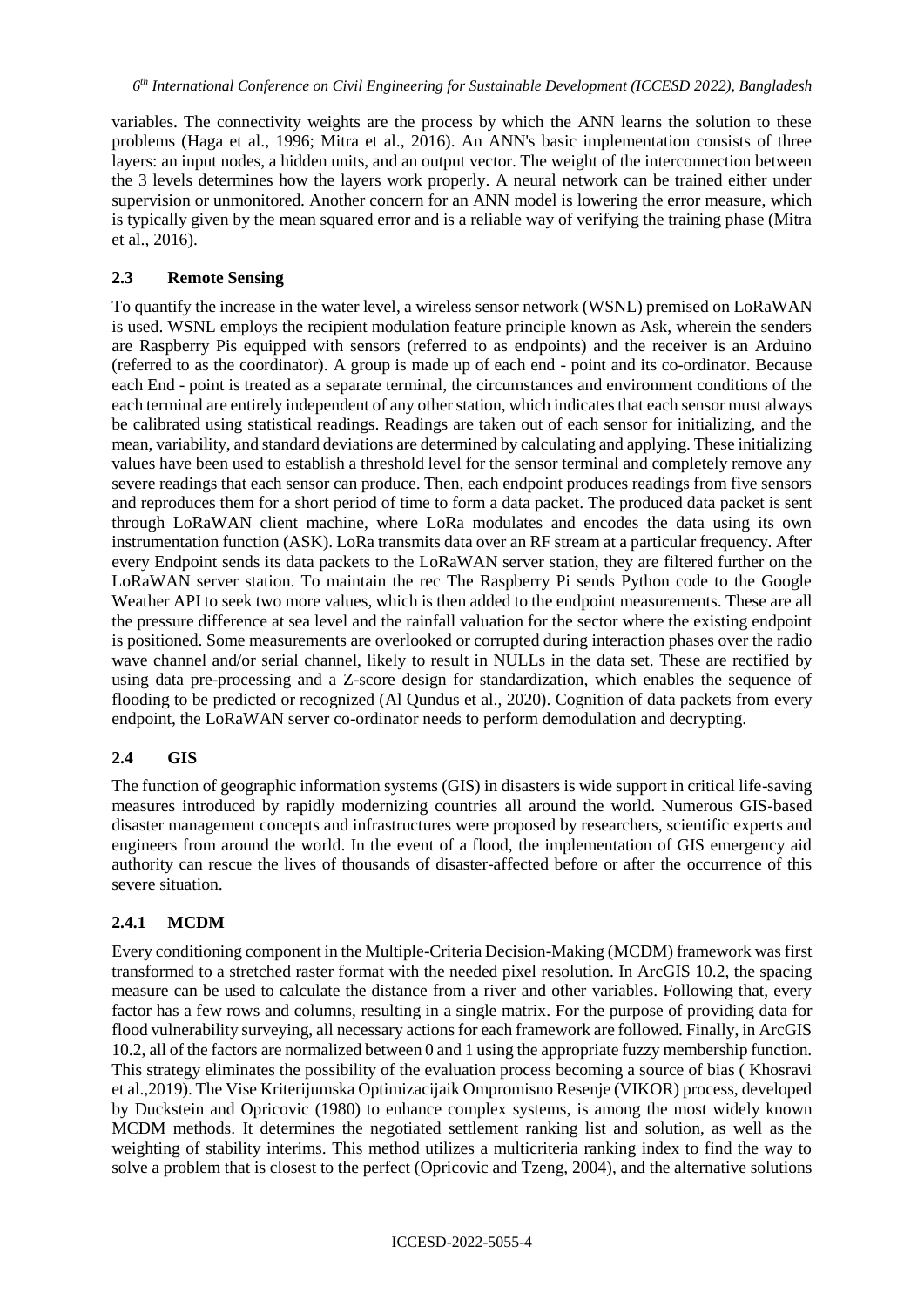are assessed using all standardized guidelines (Chitsaz and Banihabib, 2015; Opricovic and Tzeng, 2004; Khosravi et al.,2019). The TOPSIS method, developed by Ching and Yoon (1981), is predicated on the distance function between decision-making choices (Ameri et al., 2018; Chitsaz and Banihabib, 2015). It was designed to solve decision-making issues with competing and incommensurable requirements. The ranking of alternative solutions in this technique is based on the smallest distance from the ideal solution and the greatest distance from the negative ideal way to solve (Jozaghi et al., 2018; Opricovic and Tzeng, 2004; Khosravi et al., 2019). Fishburn (1967) developed the SAW method, which seems based on the weighting factor (Jain and Raj, 2013; Khosravi et al., 2019). An assessment rating is computed for every substitute by multiplying the weighted value assigned to that attribute's potential substitute by the weight training of relative value immediately delegated by the decision making process, then summarizing the products for all requirements (Pourkhabbaz et al., 2014; Khosravi et al., 2019). This technique has the advantage of being a commensurate change in specific of the raw data, which indicates that the comparative order of magnitude of the measured values remains constant (Jain and Raj, 2013; Khosravi et al.,2019).

#### **3. DISCUSSION**

In terms of machine learning, it appears that each research strategy was constrained by some commonly applied analyses in the reviews. However, each strategy was distinct in its ability to select designs and variables. As a result, a common modeling path emerged from all of the findings. In a flood probability study, two parameters were determined: temperature and rainfall intensity. To anticipate the flood, SVM, KNN, and Naive Bayes designs were used in this study. Relying on monsoon characteristics prior to flooding, the precision of this strategy was impressive and effective. In another study, two datasets with various parameters were used, but only two ML designs were used: SVM and DT. There were 2 types of variables in these data sets: meteorological parameters and geological parameters. The percentage of prediction was substantial. However, this method has drawbacks because it necessitates a massive volumes of information, which is challenging to provide to a developing country like Bangladesh. It also has a possibility although this method is cost efficient.

Researchers are also using remote sensing strategies to obtain access to the elegance of flood predictability. All strategies, more or less, involve the similar types of meteorological conditions, such as air density, wind speed, volume of water, temperature, and humidity. Wireless sensor nodes were used in these studies for modeling, which instantaneously analyzes the data. SVM was used in the procedure, which was carried out in MATLAB. Because it is a wireless technology that requires a perfectly functioning communications system and internet access, as well as being IoT (Internet of Things) based, it would be difficult to implement in some developing countries. It would necessitate a working communication infrastructure. Another study substituted an artificial neural network for SVM, but the parameters remained the very same. The findings were similar to and substantial in comparison to previous research.

The Geographic Information System introduced a new dimension to flood prediction. The strategies of GIS concepts used in the studies were almost identical. The input variables in those research were the same, such as the vegetation indices, topographic wetness index, stream power index, soil composition, slope, and rainfall data. Multiple criteria decision making methodologies and machine learning techniques such as NBT (Naive Bayes Tree) and NB were used to analyze the results (Naive Bayes). The results of this assessment were meaningful and demonstrated a high level of flood prediction potential. Flood vulnerability maps created as a result of these studies could be useful for preplanning of flood-prone areas not only in particular regions, but also globally.

While the first machine learning model demands few parameters and has a massive effect on flood prediction, it is suitable for developing countries such as Bangladesh. True, Google has created GIS flood prediction technology in Bangladesh in recent history. However, it places the government in a position of reliance on other organizations. That Machine learning model would aid in the development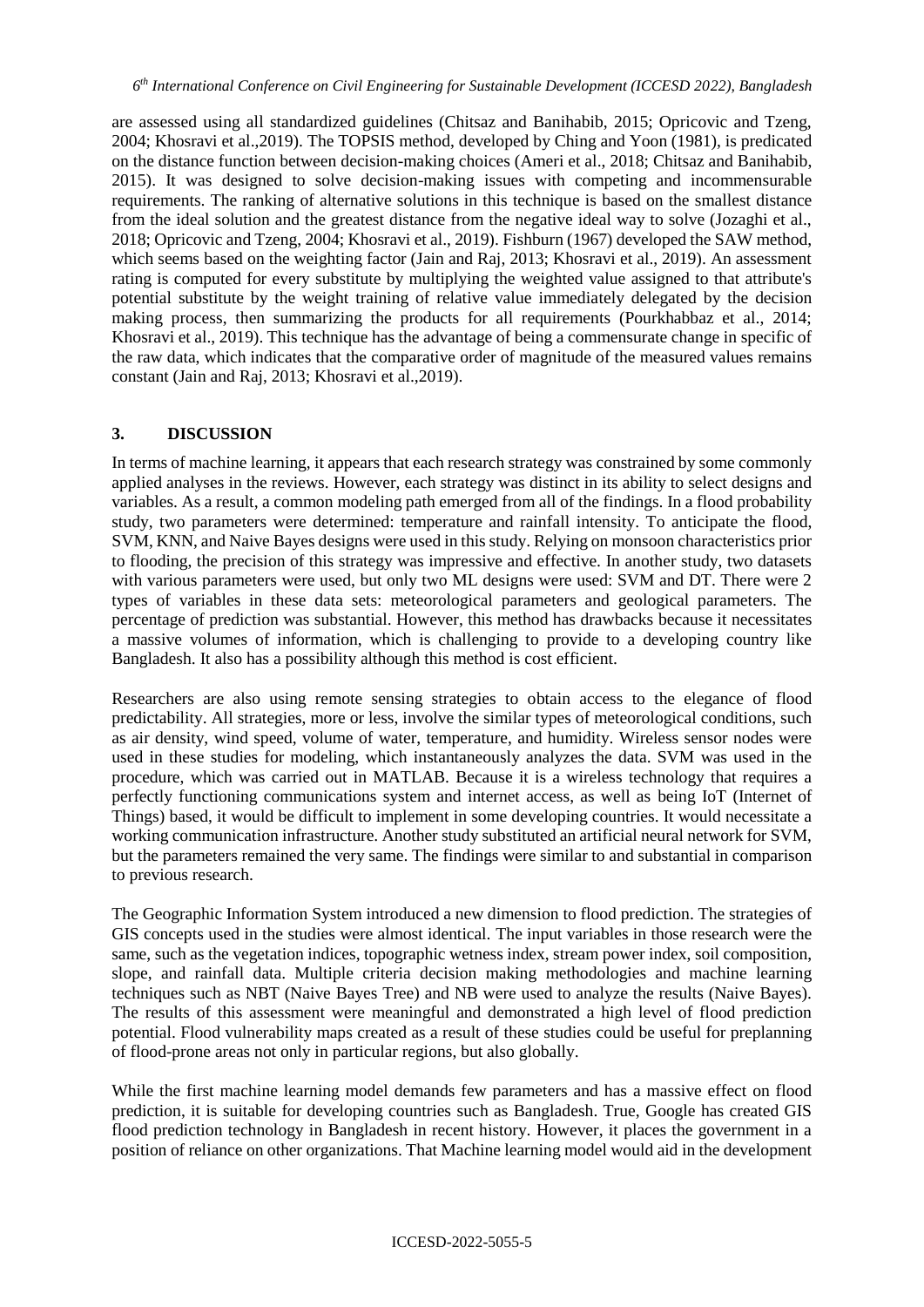*6 th International Conference on Civil Engineering for Sustainable Development (ICCESD 2022), Bangladesh*

of an independent organization, as well as assisting the government in micromanaging the scheme at the root level and taking the appropriate precautions to protect people's lives from extreme risks.

### **4. CONCLUSION**

Floods have caused widespread concern over the years because they are a natural calamity. For that reason, a proactive approach was required to save people's lives from ruination by notifying them even before flood occurred. In this regard, the most promising strategies are machine learning, deep learning, geographic information systems, and remote sensing. The use of such methods significantly improved people's lives. Our review demonstrated a significant influence on flood prediction and efficient functioning using those strategies across the world. Briefly the findings can be stated as-

- Machine learning models can predict flood with high precision using metereological data.
- SVM, KNN and NB are the ML models which are easy to generate for forecasting using limited parameters.
- Blending ML and GIS models together can not only forcast the flood but also can be used for mapping the flood-prone areas precisely.
- IoT based remote sensing techniques can be used to aware people about upcoming flood priorly.

### **FUTURE WORK**

Flood warning necessitates the analysis of massive amounts of data usually contains several vibrant variables, such as air temperature, pressure, and density, which interact in non-trivial ways. Nevertheless, using traditional computers–even supercomputers–to develop numerical climate and weather forecast models has restrictions. Furthermore, the process of analysis weather information by traditional computers may be too slow to catch up with constantly varying atmospheric conditions. Quantum computing is a technology to improve traditional numerical methods for monitoring and forecasting weather patterns by quickly and efficiently handling large amounts of data with many factors, harnessing the computing power of qubits, and employing quantum-inspired optimization techniques. Furthermore, quantum machine training can enhance pattern recognition, which is important for understanding the flood. We think as future expansion quantum computing has massive potential in the aspect of flood forecasting.

#### **REFERENCES:**

- Sankaranarayanan, S., Prabhakar, M., Satish, S., Jain, P., Ramprasad, A., & Krishnan, A. (2020). Flood prediction based on weather parameters using deep learning. Journal of Water and Climate Change, 11(4), 1766-1783.
- Tehrany, M. S., Jones, S., & Shabani, F. (2019). Identifying the essential flood conditioning factors for flood prone area mapping using machine learning techniques. Catena, 175, 174-192.
- Bhaduri, K., Wolff, R., Giannella, C., & Kargupta, H. (2008). Distributed decision‐tree induction in peer-to-peer systems. Statistical Analysis and Data Mining: The ASA Data Science Journal, 1(2), 85-103.
- Jebur, M. N., Mohd Shafri, H. Z., Pradhan, B., & Tehrany, M. S. (2014). Per-pixel and object-oriented classification methods for mapping urban land cover extraction using SPOT 5 imagery. Geocarto International, 29(7), 792-806.
- Yao, X., Tham, L. G., & Dai, F. C. (2008). Landslide susceptibility mapping based on support vector machine: a case study on natural slopes of Hong Kong, China. Geomorphology, 101(4), 572-582.
- Pradhan, B. (2013). A comparative study on the predictive ability of the decision tree, support vector machine and neuro-fuzzy models in landslide susceptibility mapping using GIS. Computers & Geosciences, 51, 350-365.